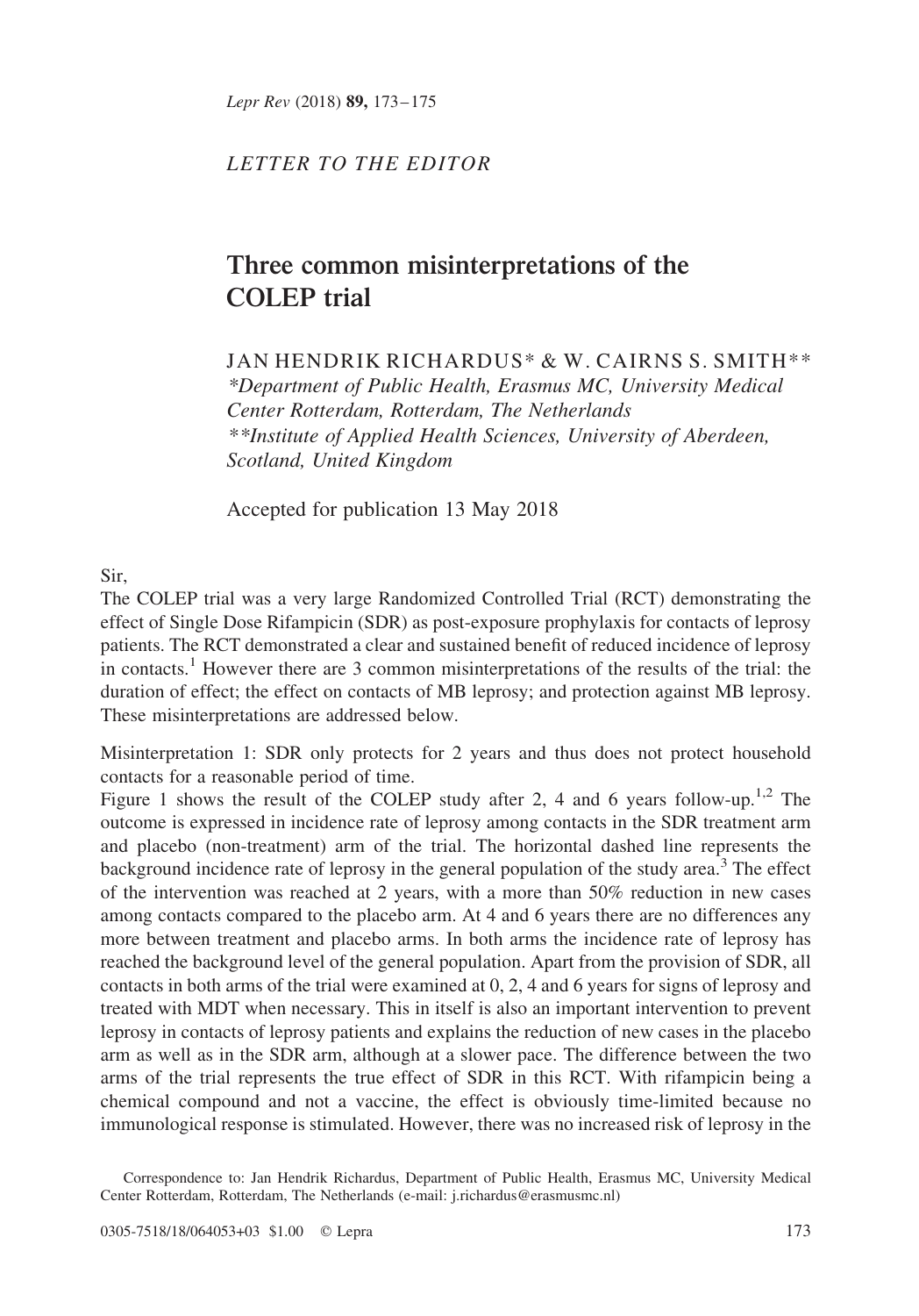<span id="page-1-0"></span>

Figure 1. Results of the COLEP trial at 2, 4 and 6 years follow-up.

treatment group compared to the placebo group indicating a possible rebound effect over the 6 years that the COLEP contacts were followed. The effect of SDR is thus sustained over a long period. SDR appears to remove a number of people from the pool of those incubating leprosy. These people (about half of all those at various stages of incubating the disease) are apparently cured of the infection and do not develop leprosy in the following years.

The COLEP study is a cohort study, consisting of a fixed number of contacts, who have been followed over time. Translating the results of the trial to the situation where chemoprophylaxis is implemented in an ongoing routine control situation is not easy. The impact on the incidence rate in the whole population depends on several factors, such as the extent of the contacts surveyed (only household members, or also neighbours and other more remote contacts), household size, the age distribution in the population, the PB:MB ratio, and whether leprosy is high or low endemic in the area. Predictive calculations are traditionally performed with mathematical models, of which the SIMCOLEP is the most prominent example.<sup>[4](#page-2-0)</sup> Figure 2 shows predictions of the relative impact (40%) of chemoprophylaxis with SDR over a 35-year period on the leprosy new case detection rate when supplied on a programmatic scale to household contacts in an endemic region (Para´ State, Brazil), based on simulations with the SIMCOLEP model.<sup>5</sup>



Figure 2. Predicted impact of a scenario of future leprosy control in Pará State, Brazil, with household contact tracing in combination with SDR chemoprophylaxis (dark line), set off against a baseline scenario without chemoprophylaxis (light line).